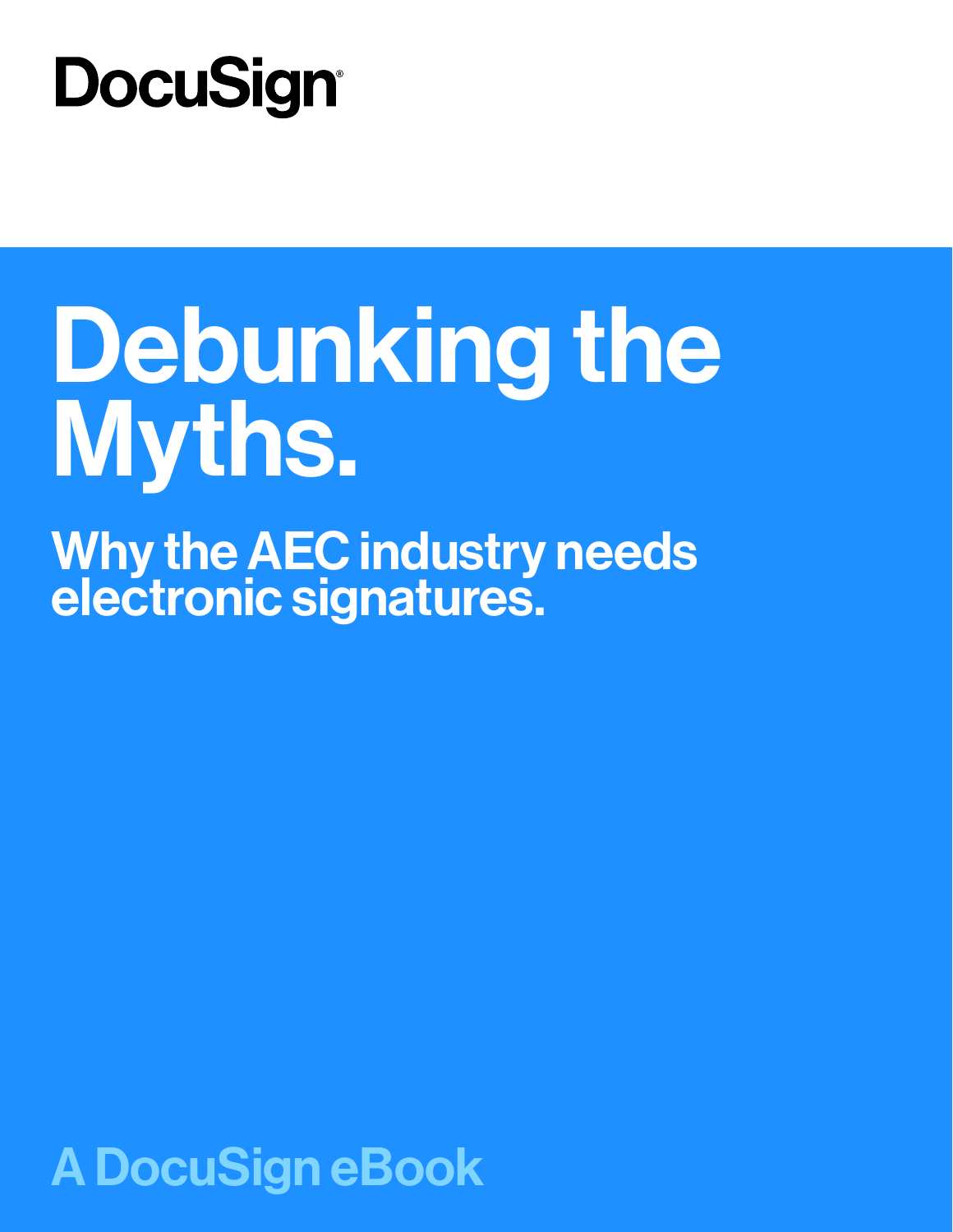The construction industry is experiencing a wave of technological transformation. Everyday, new technologies emerge and threaten to disrupt the industry. Industry leaders are tasked to identify, understand, and implement new technology to improve workflows. Time and resources required to explore all the technology options and use cases can create a backlog for even the most sophisticated companies. The Annual Construction Technology Report, produced from a survey of over 3,000 construction professionals, highlighted, "Despite a noticeable uptick … construction continues to budget the least for information technology compared to other industries."

In this maelstrom of technology options, construction companies often overlook the simplest technologies with the largest impact on productivity and efficiency, like electronic signatures. The financial, medical, and some sectors of AEC have already accepted electronic signatures as a reliable, secure method for document and signature exchange. Savvy companies are making the shift. In short, if your construction company is not budgeting for technology like electronic signatures – your competitors will.

If you're on the fence about taking on technology for uploading, sending, and signing documents from any place, any time – this eBook provides facts that can help.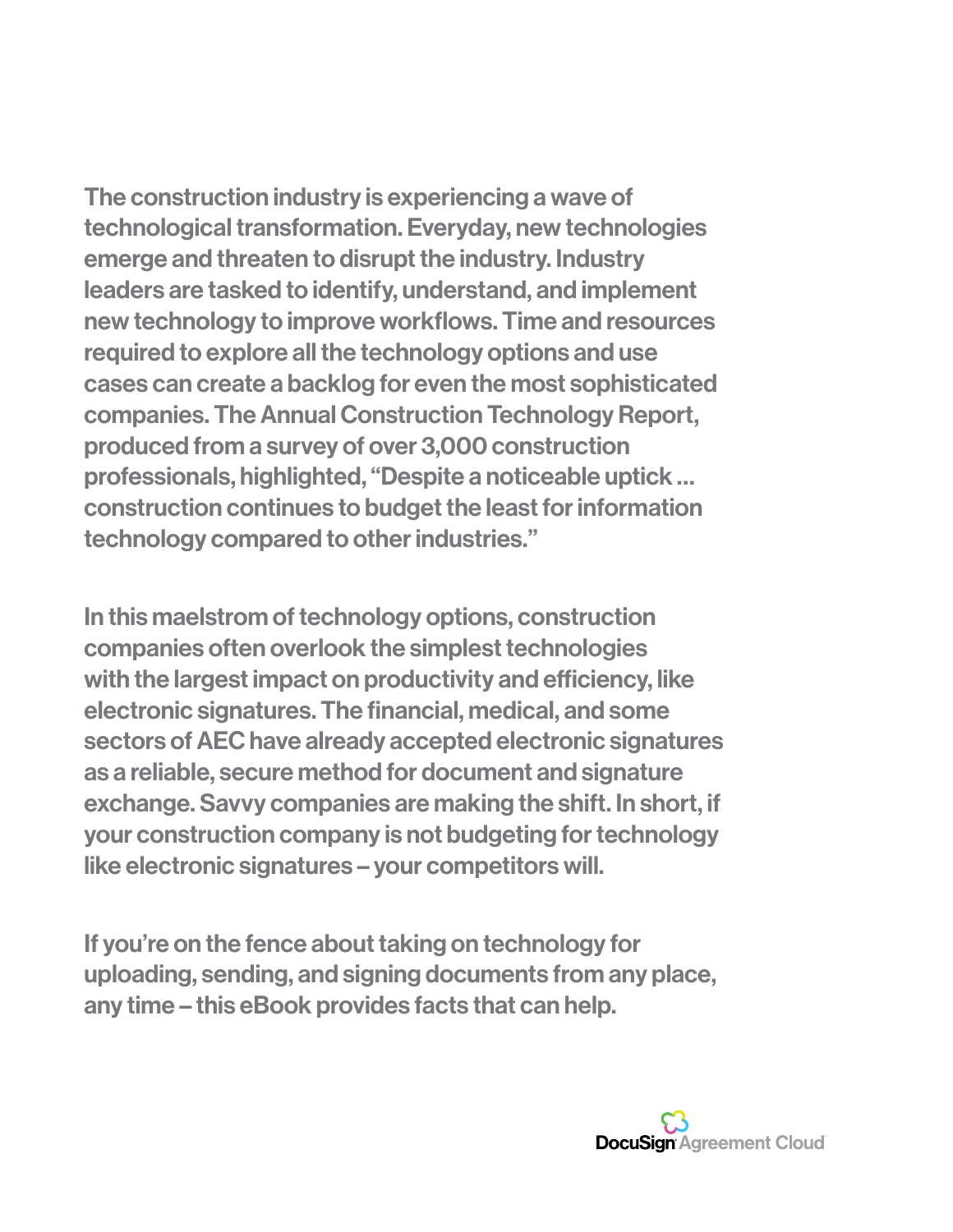#### Myth One

## "We don't have time to figure out how to implement electronic signatures."

Consider how many minutes are invested in manual, paper processes: Printing. Scanning. Attaching. Filing. Faxing. Duplicating. Signing. Mailing. Couriering. Delivering. Reading. Repeating.

Construction companies that hesitate to adopt electronic signatures based on the myth of 'not having time' must consider the benefits the technology has on the contractheavy workflows of modern construction. One of electronic signatures' most surprising reveals, when discussing the benefits for the construction industry, is it only takes minutes to get started with electronic signature technology. (Yes, less-than-tech-savvy users can set-up and be ready to upload, sign, and send documents in no time.)

Some electronic signature software options also include cloud storage features for document storage. This way, construction companies can eliminate rifling through extra paperwork, thus saving time, increasing efficiency, and simplifying the workflow. Preserving time and centralizing

document storage can easily translate to winning more work on Bid Day or getting project milestones done on time. Improved processes leave more time for other critical parts of the contract process. Some electronic signature software vendors even assist with onboarding and offer intuitive interfaces to help you ramp up quickly and ease the transition.

The electronic signature process is also beneficial to the construction industry beyond the initial contractual process by capturing signatures in workflows. Imagine approving change orders on the jobsite, instantly...before ink could even dry. Imagine the convenience of all contracts, specs, certificates of insurance, or other documents stored in a portable, central location and available at the touch of a finger.

Digitization allows your team to eliminate antiquated processes and simplify your workflows, allowing your employees to focus on construction, rather than paperwork.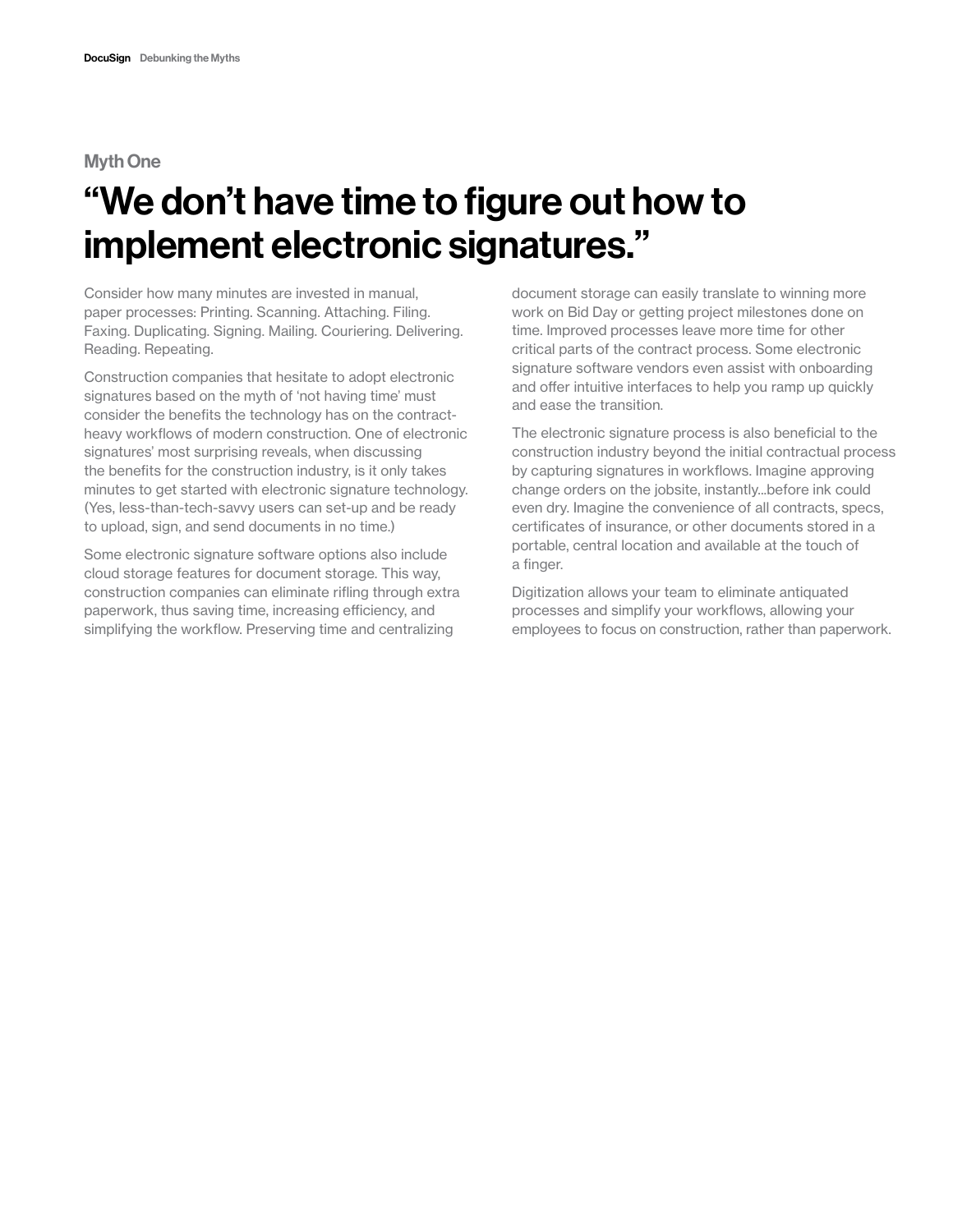## "Paper is just more secure." Myth Two

It's human nature to be attached to writing on paper, humans have written on paper as early as 25 B.C. However, just as our ancestors retired from cave drawings and chiseling characters into stone tablets, so must we consider the value of trusting newer technology.

Paper is painfully easy to alter and incredibly susceptible to human error, if someone forgets to lock a filing cabinet or chooses to alter a document, no one is automatically notified. Despite protocols and security measures in place to reduce mistakes, paper documents will always be inherently vulnerable.

Most e-signature software provides security confirmation of contracts sent, accessed, or altered. Only those approved parties may edit a document via a unique login or link and will be notified of any activity for monitoring and follow up. If an attempt to compromise an account or contract is made, digital evidence of tampering will be left behind to investigate.

Your client and customer's sensitive information deserves the superior protection a secure software product can provide that paper cannot.

## Myth Three "Technology is too expensive."

The construction industry is in a precarious situation. There are those who are embracing the technological renaissance...and those who continue to avoid it. Construction companies who budget for technology (collaborative software, mobile apps, robotic total stations, and more) understand that the investment translates to increased productivity and greater profit. Conversely, those who eschew technology are unlikely to see the cost-savings technology provides after an initial investment.

According to feedback gathered from the industry, eliminating the hard costs of paper, copier usage and postage more than paid for the cost of the electronic signature solutions. Electronic signature solutions deliver a rapid and high ROI including both hard cost savings, time savings and a reduction in both errors and overall risk.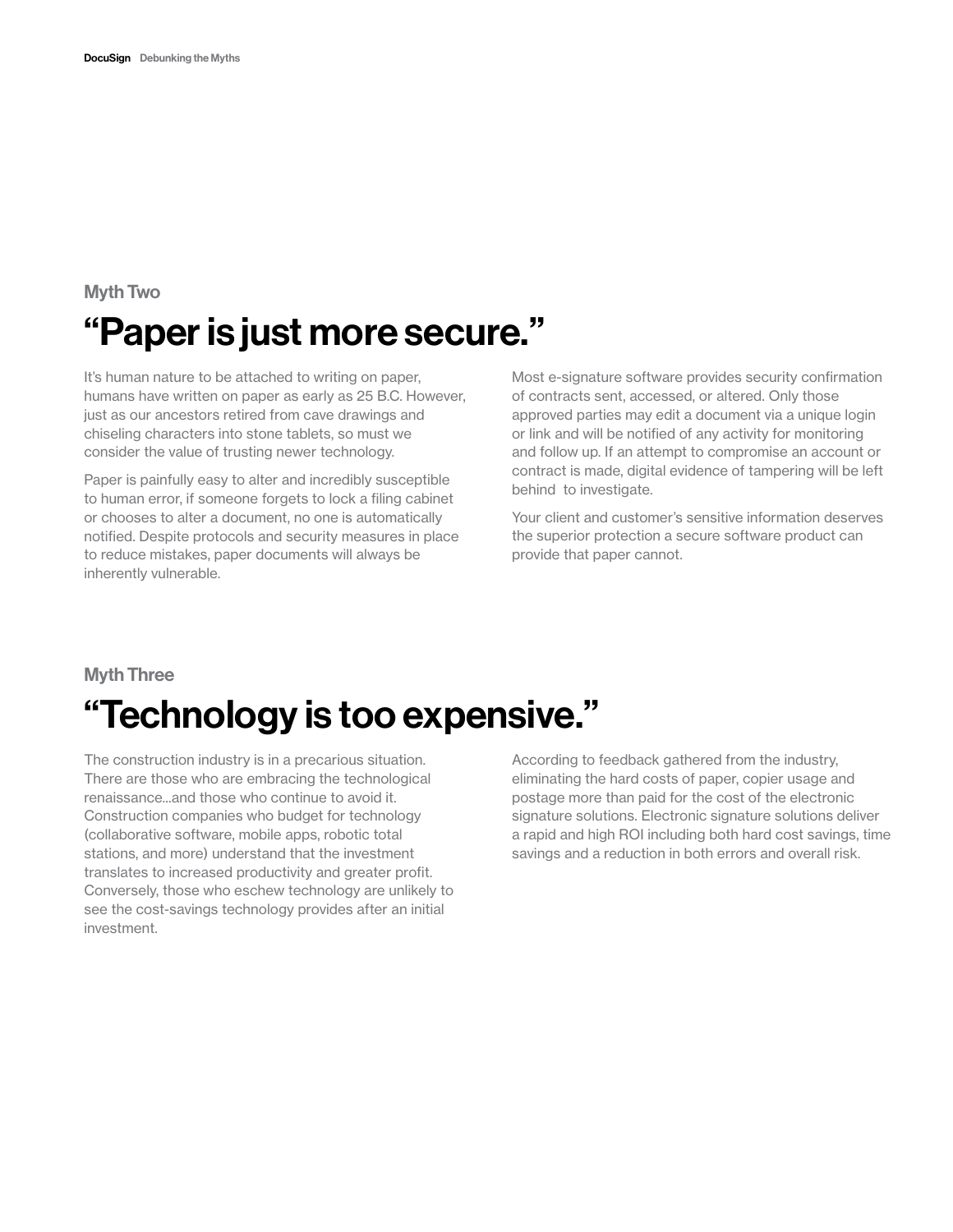#### Myth Four

## "I need to budget for bigticket construction tech items. Electronic signatures are not a priority."

In the hierarchy of construction technology, the humble electronic signature software is unassuming but crucial in the construction process. Electronic signatures are an easy win that provides your company with a competitive advantage and the potential for a quick ROI to grow exponentially. The cost of implementing electronic signatures is low compared to more complex software and devices, and companies can realize significant savings per-document. Some construction companies reported saving as much as \$25 to \$65 per document after adopting electronic signatures. The increased efficiency allows your company more time to focus on the project and create a better experience for your customer.

Until this point, the construction industry has relied heavily on agreements through a handshake or email. The flaw in these processes have left companies responsible for unpaid work and accusations of not following plans or specs. Contracts using electronic signatures can be executed as quickly as an email or handshake, but with security and stability in place and from the convenience of a mobile device. Another advantage for your contractual partners is the opportunity to tie payments to the acceptance of contract terms and signatures received digitally.

The Annual Construction Technology Report found 98% of construction professionals use a smartphone daily,

meaning it's almost certain a device would be available to apply an electronic signature. Electronic signatures are the answer for seamlessly procuring signatures from executives on-the-go. Electronic signature software solutions that provide an amazing mobile experience are the key to speed, efficiency, and convenience; documents can be completed from the airport, car, or virtually anywhere a mobile device can connect.

Modern construction professionals are facing tighter schedules and vastly increased complexity. The processes surrounding submittals, RFI's, and change orders can impact these already compressed timelines. Electronic signature technology significantly improves execution of processes and workflows, eases collaboration and communication between project stakeholders, and alleviates bottlenecks and friction.

As construction companies continue to evolve Integrated Project Delivery, electronic signatures are a cornerstone for removing the barriers. The foundation of effective IPD teams are the contracts between the stakeholders and with electronic signatures the teams can trust the contracts and focus on the construction process. Electronic signatures also allow all parties to collaborate with confidence throughout the process and the transparency of the tools ensures individual needs are contractually protected.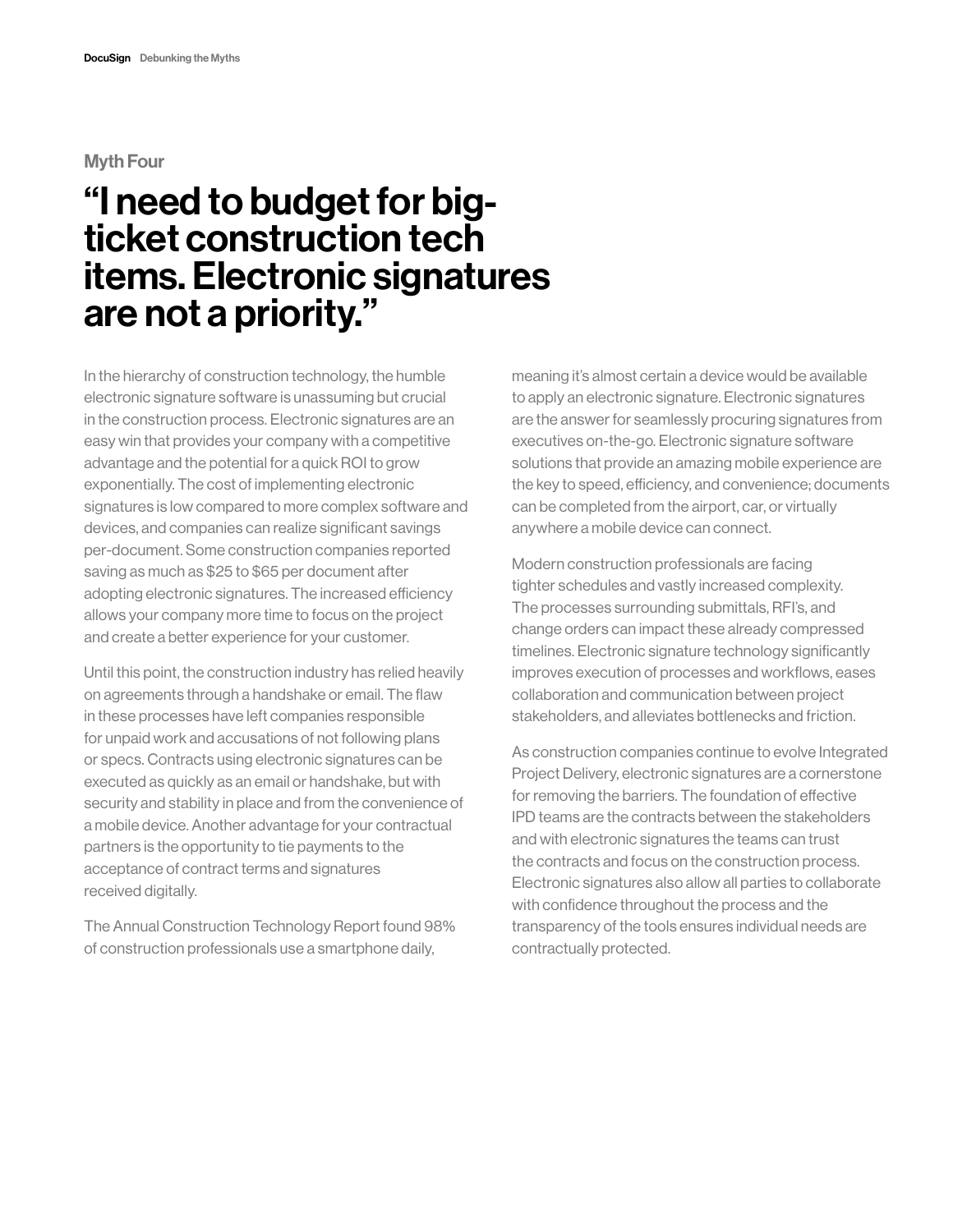## Key reasons your construction company should adopt electronic signatures.

#### Electronic signatures will soon be the standard.

Don't hesitate to adopt electronic signatures for too long, you don't want to be left behind.

#### User-friendly software is available.

Not-so-tech-savvy? Never fear, electronic signature software is easy to use, providers know it needs to be simple and intuitive for all parties involved.

## Enjoy the convenience of cloud-based document storage.

Access your documents anytime, from any device.

#### Get peace of mind with advanced security features.

Protect your documents with secure links, monitoring and auto-notifications.

## Save money and time for you and your clients.

Electronic signatures help everyone stay on the same page, avoid mistakes and reduce inefficiencies that cost you money on every project.